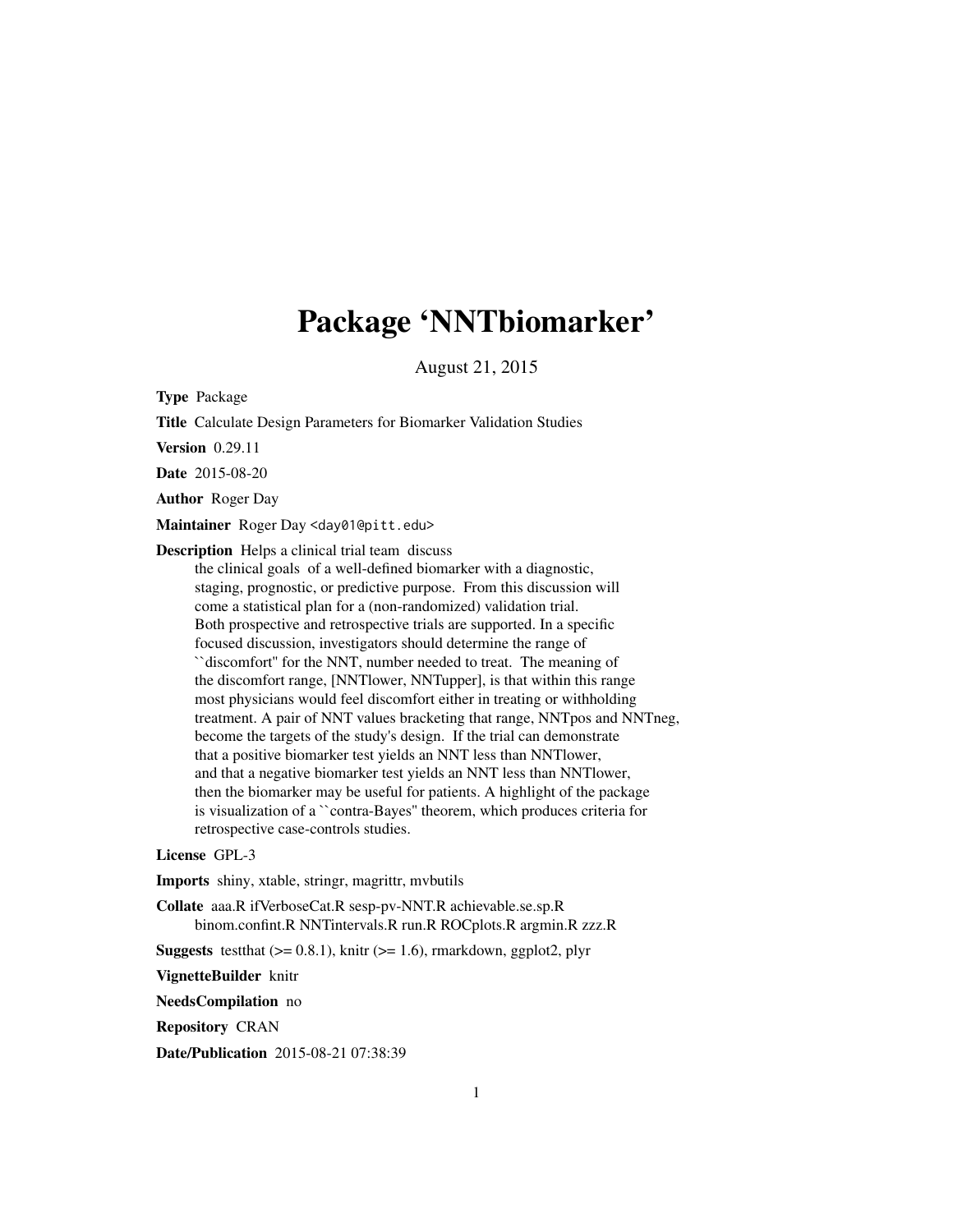### <span id="page-1-0"></span>R topics documented:

|       | $\overline{4}$                                                                                                                                          |   |
|-------|---------------------------------------------------------------------------------------------------------------------------------------------------------|---|
|       | 5                                                                                                                                                       |   |
|       | -5                                                                                                                                                      |   |
|       | $NNT.$ from $\text{sesp}$ $\ldots$ $\ldots$ $\ldots$ $\ldots$ $\ldots$ $\ldots$ $\ldots$ $\ldots$ $\ldots$ $\ldots$ $\ldots$ $\ldots$ $\ldots$ $\ldots$ | 6 |
|       |                                                                                                                                                         | 6 |
|       | $\overline{7}$                                                                                                                                          |   |
|       | -7                                                                                                                                                      |   |
|       | -8                                                                                                                                                      |   |
|       | -9                                                                                                                                                      |   |
|       | $\overline{9}$                                                                                                                                          |   |
|       |                                                                                                                                                         |   |
|       |                                                                                                                                                         |   |
|       |                                                                                                                                                         |   |
|       |                                                                                                                                                         |   |
|       |                                                                                                                                                         |   |
|       |                                                                                                                                                         |   |
|       |                                                                                                                                                         |   |
| Index | 14                                                                                                                                                      |   |
|       |                                                                                                                                                         |   |

NNTbiomarker-package *Plan a biomarker validation study by focusing on desired clinical actionability.*

#### Description

Clarifying what performance would suffice if the test is to improve medical care makes it possible to design meaningful validation studies.

#### Details

| NNTbiomarker              |
|---------------------------|
| Package                   |
| 0.1                       |
| 2015-03-21                |
| What license is it under? |
|                           |

This package bases the design of a biomarker study on the idea of "number needed to treat" (NNT). It postulates a "range of discomfort" for NNT, within which the clinical decision is uncomfortable for a treating physician. provides a shiny window for eliciting the boundaries of the range of number needed to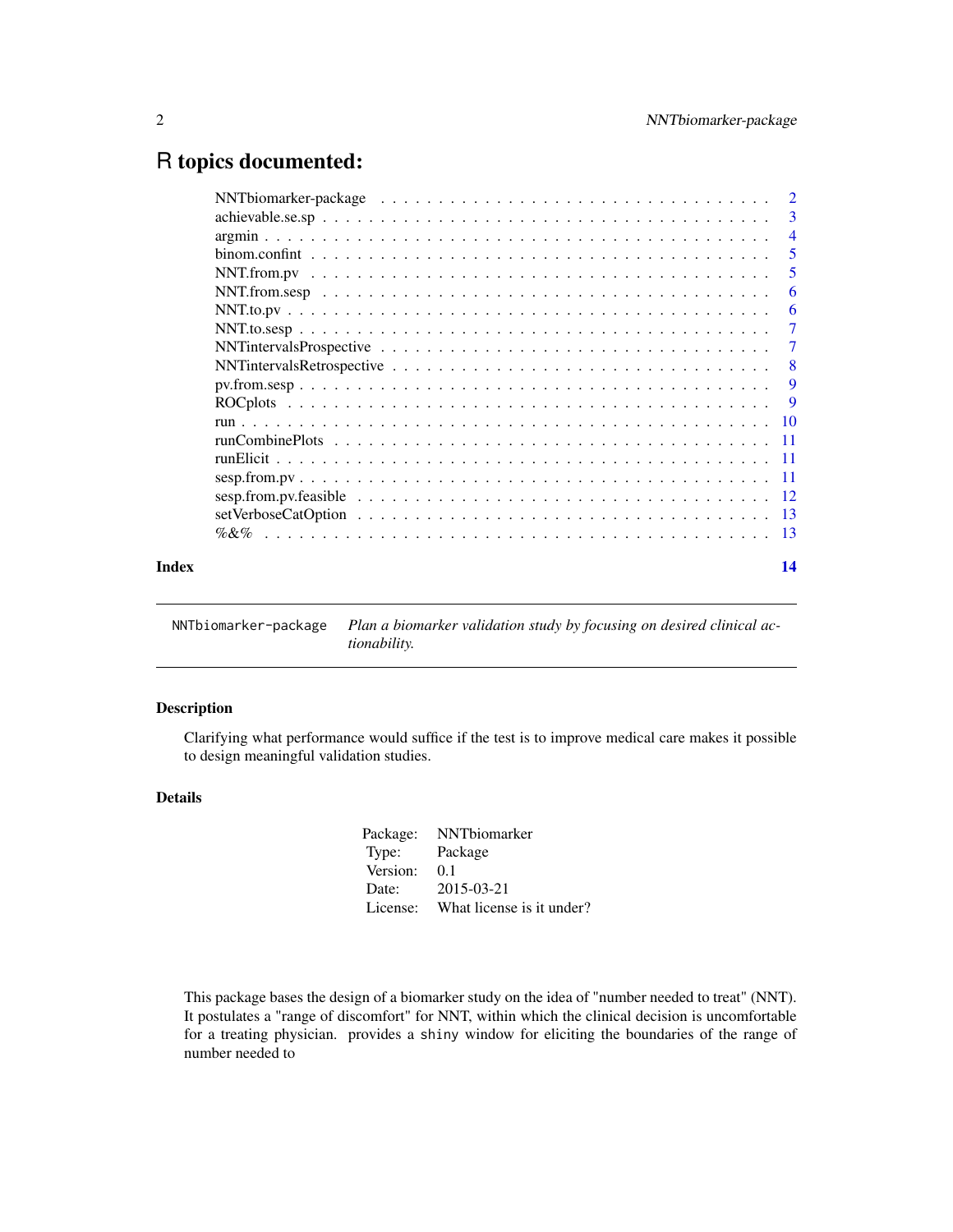#### <span id="page-2-0"></span>achievable.se.sp 3

#### Author(s)

Roger Day Maintainer: Roger Day <day01@pitt.edu>

#### References

See author for unpublished manuscript.

#### Examples

```
NNT.to.pv(NNTpos=5, NNTneg=28)
NNT.from.sesp(se=0.7, sp=0.9, prev=0.1)
pv. to. \text{sesp}(pv = \text{cbind}(ppv = \text{seq}(.5, .9, .1), npv = 0.9), prev = 0.2)
```

| achievable.se.sp | achievable.se.sp(): target sensitivity and specificity for a retrospective |
|------------------|----------------------------------------------------------------------------|
|                  | study.                                                                     |

#### Description

For a retrospective study design, given a prevalence value, produce a plot displaying the achievable contours of either predictive values or NNT values. The calculation uses the "contra-Bayes" theorem, sesp.from.pv.

#### Usage

```
achievable.se.sp(the.prev = 0.5, axes = c("pv", "NNT"),sesp.seq = seq(0.5, 1, 0.1), drawNNTaxes = TRUE, drawPVaxes = FALSE,drawArrows = TRUE, drawTable = TRUE, latexTable = TRUE,
 placePointLabels = TRUE, cexText = 0.5, cexSubtitle = 0.5,
 cexTitle = 0.7, y0arrow = 0.25, lwdArrow = 1, ltyArrow = 2,
 title = FALSE, metext = FALSE, contours = TRUE, ...
```
#### Arguments

| the.prev    | Prevalence (prior probability)                                                |
|-------------|-------------------------------------------------------------------------------|
| axes        | Should the axes be predictive values ("pv") or NNT values? Default is "pv".   |
| sesp.seq    | Sequence of values at which the sensitivity and specificity will be explored. |
| drawNNTaxes | (default=TRUE) Option for tweaking the plot.                                  |
| drawPVaxes  | (default=FALSE) Option for tweaking the plot.                                 |
| drawArrows  | (default=TRUE) Arrow option; deprecated.                                      |
| drawTable   | (default=TRUE) Option for tweaking the plot.                                  |
| latexTable  | (default=TRUE) Option for tweaking the plot.                                  |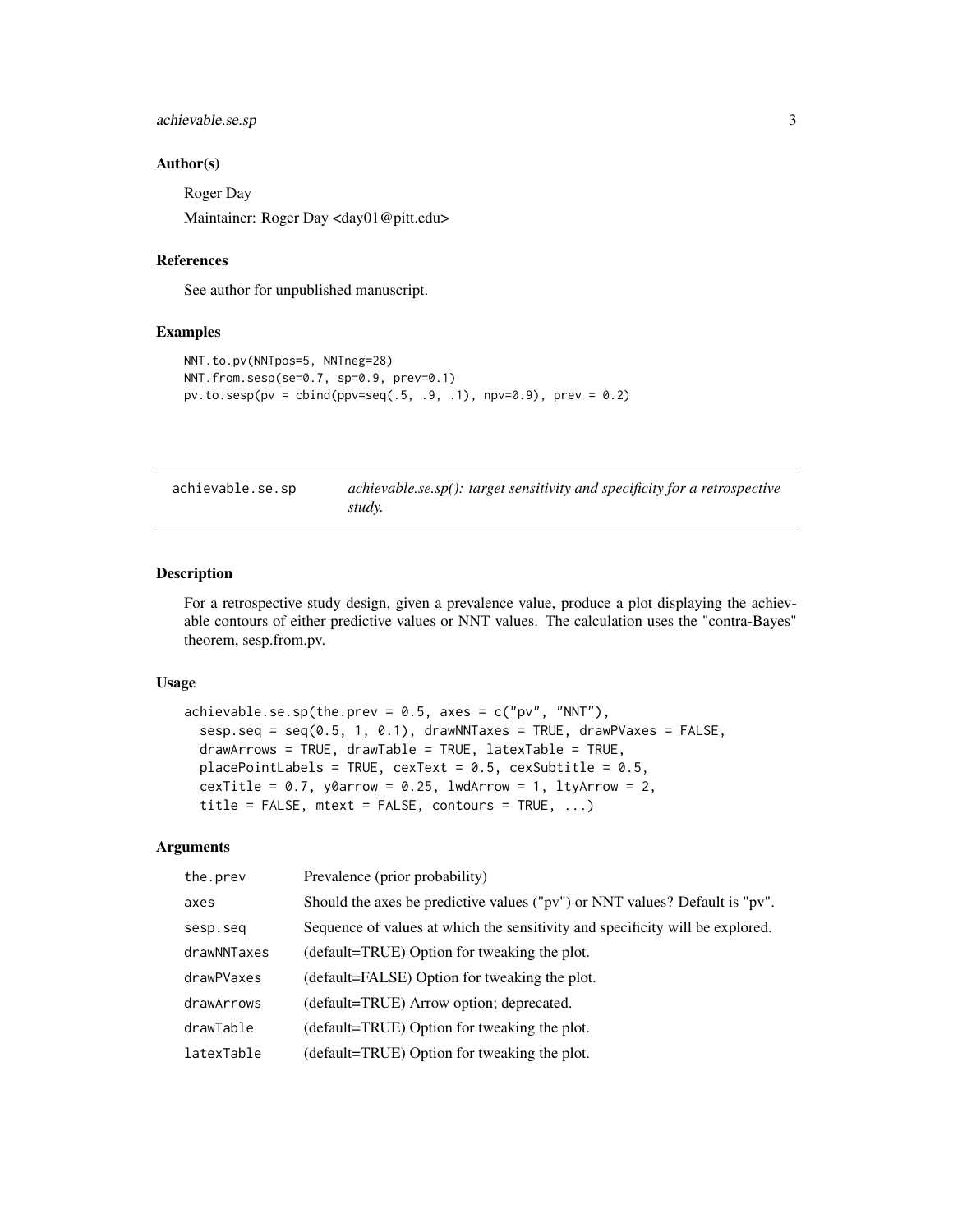#### <span id="page-3-0"></span>placePointLabels

|             | (default=TRUE) Write A, B, C,  in circles where sensitivity=specificity. |
|-------------|--------------------------------------------------------------------------|
| cexText     | $(detault=0.5)$ Option for tweaking the plot.                            |
| cexSubtitle | $(default=0.5)$ Option for tweaking the plot.                            |
| cexTitle    | $(detault=0.7)$ Option for tweaking the plot.                            |
| y0arrow     | $(default=0.25)$ Arrow option; deprecated.                               |
| lwdArrow    | (default=1) Arrow option; deprecated.                                    |
| ltyArrow    | (default=2) Arrow option; deprecated.                                    |
| title       | (default=FALSE) Option for tweaking the plot.                            |
| mtext       | (default=FALSE) Option for tweaking the plot.                            |
| contours    | (default=TRUE) Option for tweaking the plot.                             |
| .           | Options to pass to plot.default()                                        |

#### Value

The predictive values when sensitivity equals specificity: sesp.to.pv(cbind(sesp.seq,sesp.seq), prev=the.prev))

argmin *argmin Argmin function for a vector.*

#### Description

Return the index minimizing distance from v to target.

#### Usage

 $argmin(v, target = 0)$ 

#### Arguments

|        | The vector to compare to target.           |  |
|--------|--------------------------------------------|--|
| target | The value sought in the vector; default=0. |  |

#### Value

The index in v of the value which is closest to target.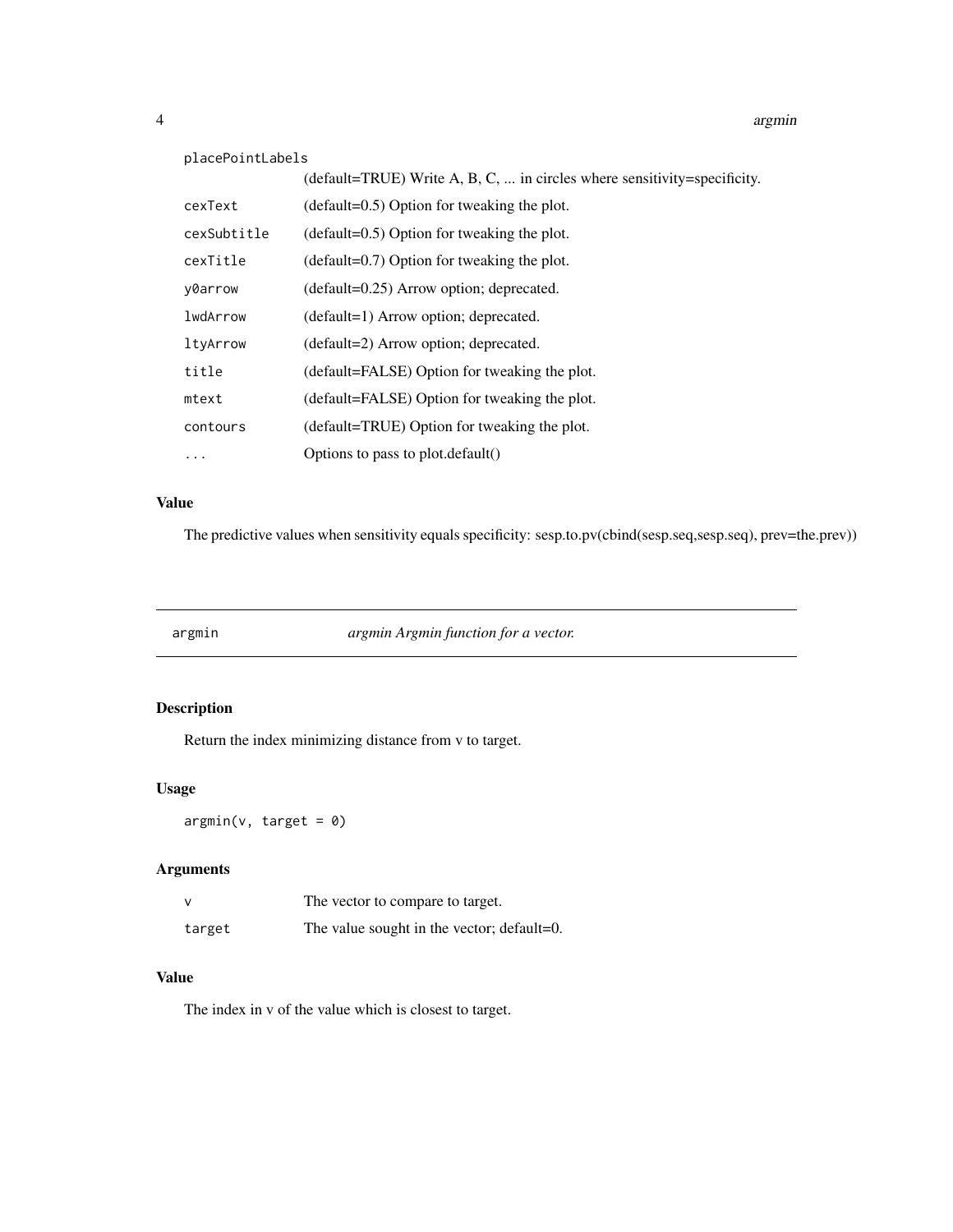<span id="page-4-0"></span>binom.confint *binom.confint*

#### Description

Exact confidence intervals for a binomial proportion parameter.

#### Usage

```
binom.confint(k, n, alpha = 0.05, side = c("two", "upper", "lower"))
```
#### Arguments

| k     | #"heads"                                                |
|-------|---------------------------------------------------------|
| n     | sample size                                             |
| alpha | Confidence level                                        |
| side  | Sidedness of the hypothesis: c("two", "upper", "lower") |

| NNT.from.pv | NNT.from.pv |
|-------------|-------------|
|-------------|-------------|

#### Description

Compute NNT values from predictive values.

#### Usage

```
NNT.from.pv(ppv, npv, pv)
```
#### Arguments

| ppy | Positive predictive value                                    |
|-----|--------------------------------------------------------------|
| npv | Negative predictive value                                    |
| DV  | Alternative input of ppv and npv, in matrix or named vector. |

#### Value

c(NNTpos=NNTpos, NNTneg=NNTneg)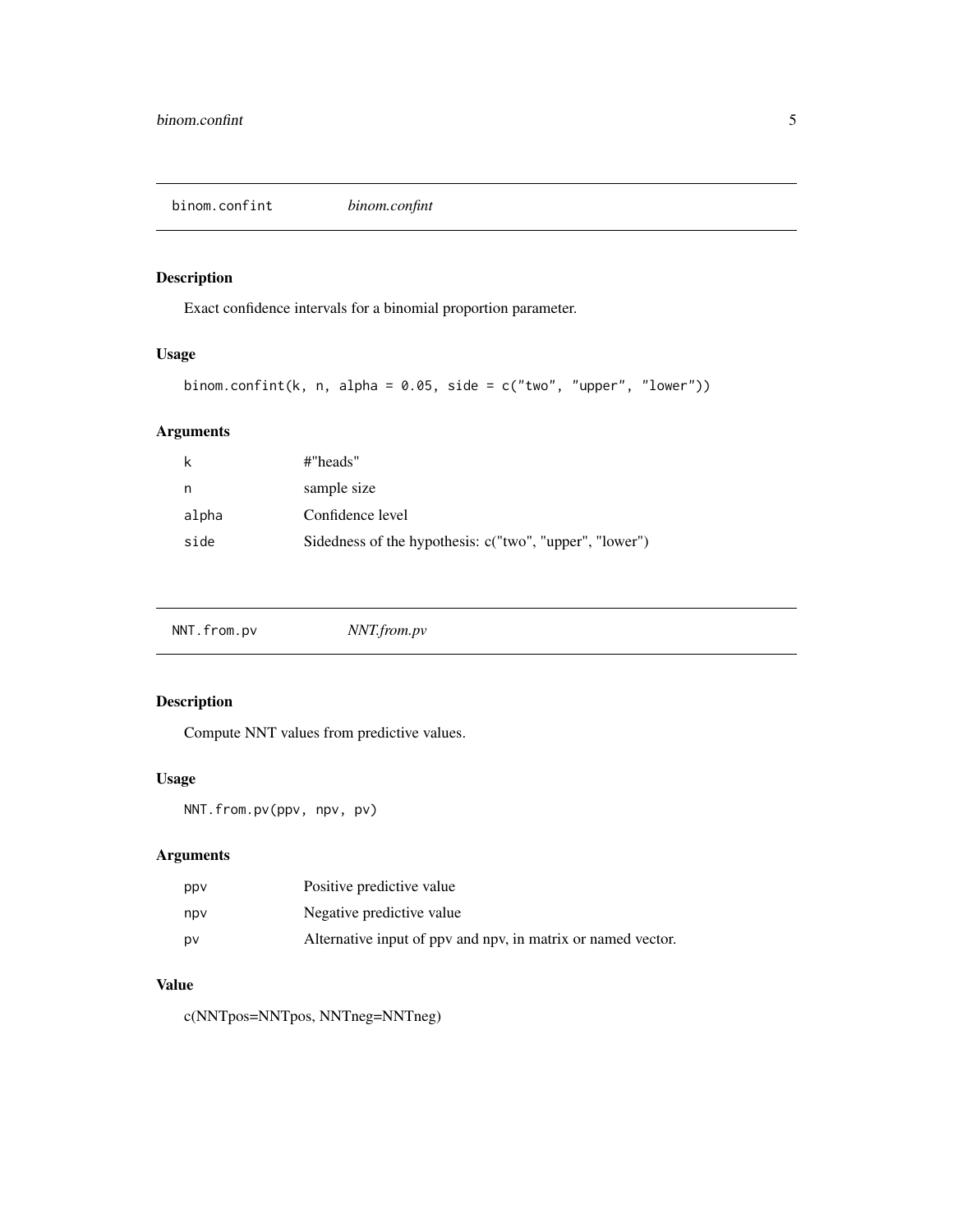<span id="page-5-0"></span>NNT.from.sesp *NNT.from.sesp*

#### Description

Compute NNT values from sensitivity aand specificity.

#### Usage

NNT.from.sesp(se, sp, sesp, prev)

#### Arguments

| se   | Positive predictive value                                   |
|------|-------------------------------------------------------------|
| sp   | Negative predictive value                                   |
| sesp | Alternative input for se and sp, as matrix or named vector. |
| prev | Prevalence (prior probability)                              |

#### Value

c(NNTpos=NNTpos, NNTneg=NNTneg)

| NNT.to.pv | NNT.to.pv |  |  |
|-----------|-----------|--|--|
|-----------|-----------|--|--|

#### Description

Convert between (NNTpos, NNTneg) and (PPV, NPV).

### Usage

```
NNT.to.pv(NNTpos, NNTneg, NNT, prev, calculate.se.sp = F)
```
#### Arguments

| <b>NNTpos</b>   | NNT for a patient with positive test result                                                                |
|-----------------|------------------------------------------------------------------------------------------------------------|
| NNTneg          | NNT for a patient with negative test result                                                                |
| NNT             | A matrix or vector of (NNTpos, NNTneg) values.                                                             |
| prev            | Prevalence of the "BestToTreat" group before testing.                                                      |
| calculate.se.sp |                                                                                                            |
|                 | (default=FALSE) If TRUE, also calculate the sensitivity and specificity using<br>the contra-Bayes theorem. |

#### Value

For matrix input, cbind(ppv=ppv, npv=npv). For vector input, c(ppv=ppv, npv=npv).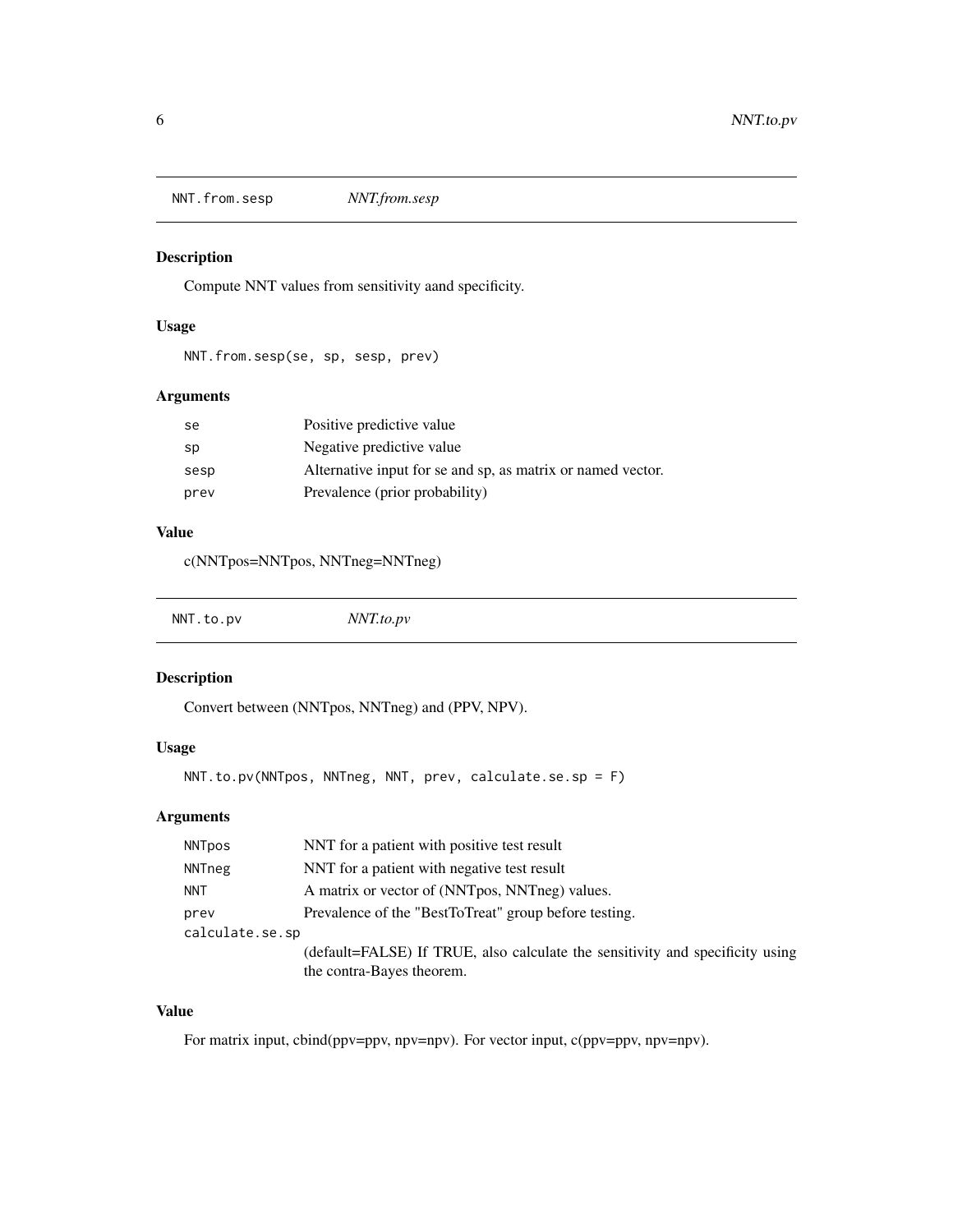<span id="page-6-0"></span>NNT.to.sesp *NNT.to.sesp*

#### Description

Compute sensitivity aand specificity from NNT values.

#### Usage

NNT.to.sesp(NNTpos, NNTneg, NNT, prev)

#### Arguments

| <b>NNTpos</b> | NNT for a positive test result                         |
|---------------|--------------------------------------------------------|
| NNTneg        | NNT for a negative test result                         |
| NNT           | Alternative way in input NNT values (matrix or vector) |
| prev          | Prevalence (prior probability)                         |

#### Value

c(se=se, sp=sp)

NNTintervalsProspective

*NNTintervalsProspective*

#### Description

Produce Bayesian and classical intervals for NNT from observations in a prospective study. Useful for "anticipated results" when designing a study, The setting: patients will be tested immediately, and followed to determine the BestToTreat/BestToWait classification. as well as analyzing study results. There were (or will be) Npositives patients with a positive test, Nnegatives with a negative test. The observed NNTs in each group were (or will be) NNTpos and NNTneg.

#### Usage

```
NNTintervalsProspective(Npositives, Nnegatives, NtruePositives, NtrueNegatives,
 prev = 0.15, alpha = 0.025, prior = c(1/2, 1/2))
```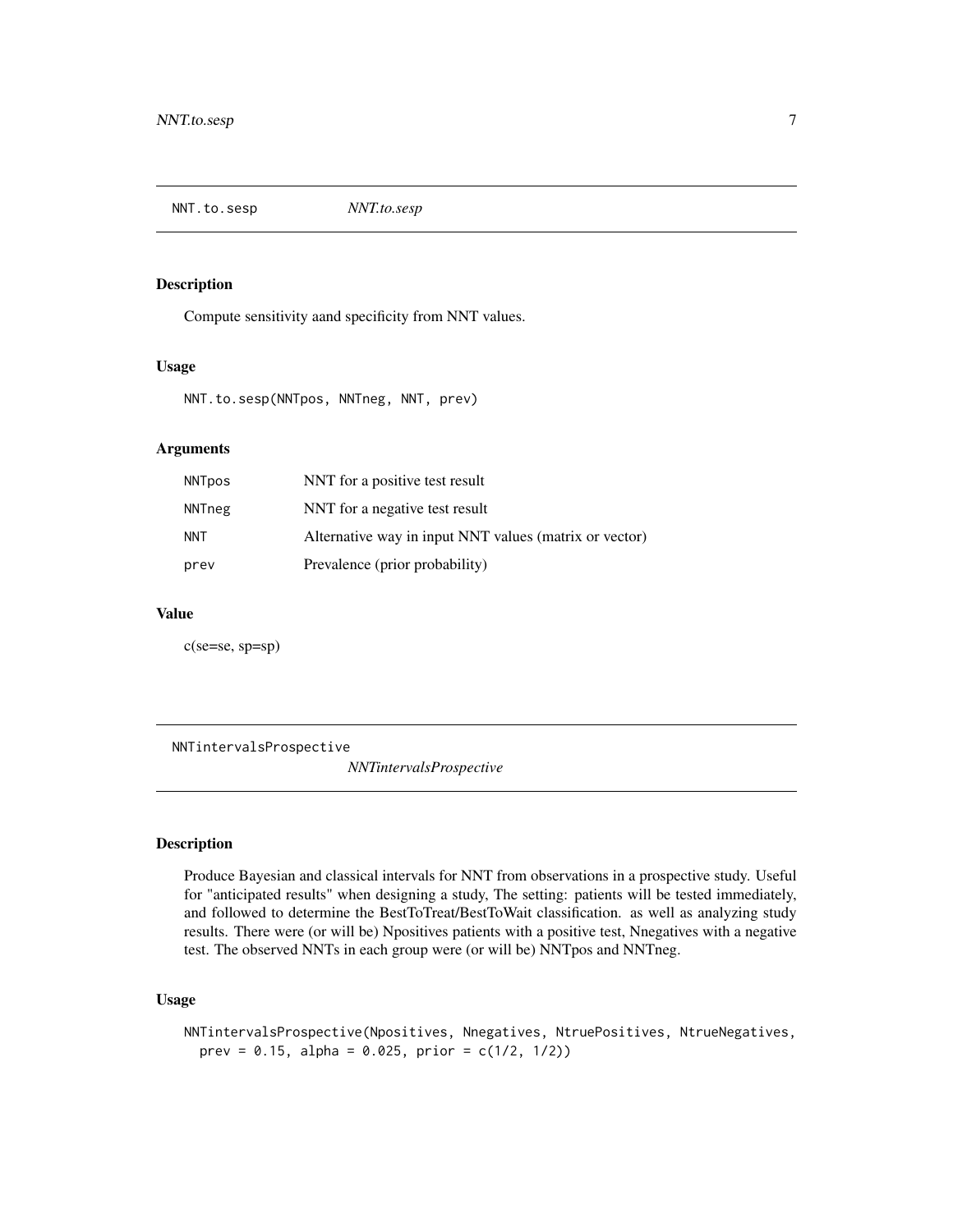#### <span id="page-7-0"></span>Arguments

| Npositives | Total number of observed positives.                                                                                         |
|------------|-----------------------------------------------------------------------------------------------------------------------------|
| Nnegatives | Total number of observed negatives.                                                                                         |
|            | NtruePositives Observed or anticipated number of "BestToTreat" among the positives.                                         |
|            | NtrueNegatives Observed or anticipated number of "BestToWait" among the negatives.                                          |
| prev       | $= 0.15$ Prevalence of "BestToTreat" characteristic.                                                                        |
| alpha      | $= 0.025$ Significance level (one side).                                                                                    |
| prior      | Beta parameters for prior. Default is the Jeffreys prior = $c(1/2,1/2)$ . Jaynes prior<br>$= c(0,0)$ won't work when #fp=1. |

#### Value

The Bayesian predictive intervals for NNTpos and NNTneg. These are obtained from predictive intervals for PPV and NPV, based on Jeffreys' beta(1/2,1/2) prior.

```
NNTintervalsRetrospective
```
*NNTintervalsRetrospective*

#### Description

Bayes predictive intervals for sensitivity, specificity, NNTpos and NNTneg in a case-control retrospective study.

#### Usage

```
NNTintervalsRetrospective(Ncases = 10, Ncontrols = 30, NposCases = 6,
 NposControls = 2, prev = 0.15, alpha = 0.025, prior = c(1/2, 1/2))
```
#### Arguments

| <b>Ncases</b> | Number of cases in the study                                                                                                |
|---------------|-----------------------------------------------------------------------------------------------------------------------------|
| Ncontrols     | Number of controls in the study                                                                                             |
| NposCases     | Number of cases with positive test                                                                                          |
| NposControls  | Number of controls with positive test                                                                                       |
| prev          | Prevalence of the BestToTreat (versus BestToWait)                                                                           |
| alpha         | Significance level for interval.                                                                                            |
| prior         | Beta parameters for prior. Default is the Jeffreys prior = $c(1/2,1/2)$ . Jaynes prior<br>$= c(0,0)$ won't work when #fp=1. |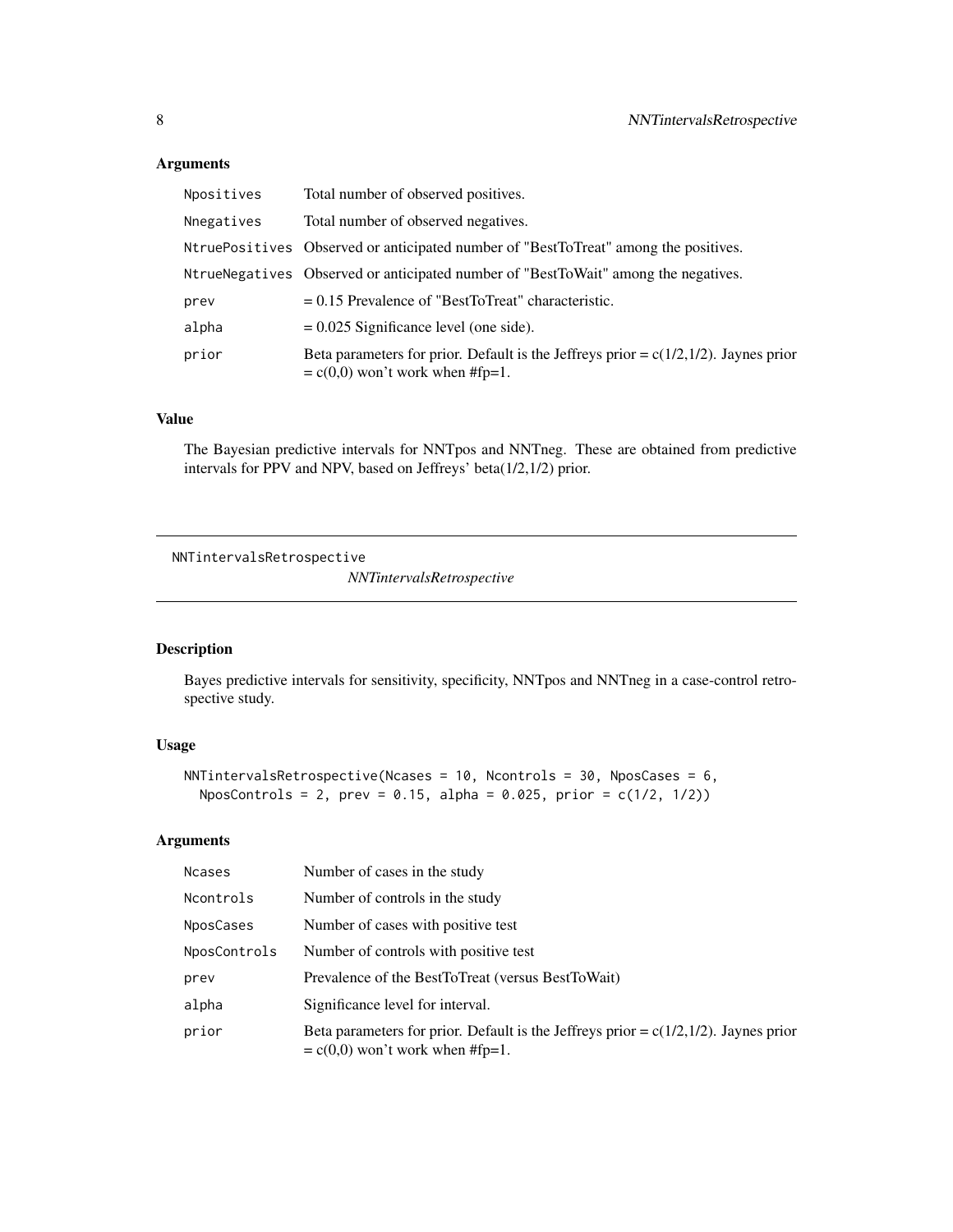#### <span id="page-8-0"></span>pv.from.sesp 9

#### Value

A list with 3 components containing intervals (predictive or otherwise), with names intervalsForSN, intervalsForSP, intervalsForNNT. The intervals derive from assuming independent Jeffreys priors for SN and SP, sampling from joint independent posteriors for SN and SP incorporating the anticipated results, and applying NNT.from.sesp (Bayes theorem) to each sampled pair to obtain a sample of NNTpos and NNTneg.

pv.from.sesp *pv.from.sesp*

#### Description

Computes predictive values from sensitivity and specificity.

#### Usage

pv.from.sesp(se =  $0.8$ , sp =  $0.8$ , sesp, prev =  $0.001$ )

#### Arguments

| se   | Positive predictive value                                   |
|------|-------------------------------------------------------------|
| sp   | Negative predictive value                                   |
| sesp | Alternative input for se and sp, as matrix or named vector. |
| prev | Prevalence (prior probability). Default $= 0.001$           |

#### Value

c(ppv=ppv, npv=npv)

ROCplots *ROCplots*

#### Description

A variety of ROC-related plots for a binary target and a single continuous predictor.

#### Usage

```
ROCplots(data, whichPlots = c("density", "raw", "ROC", "pv", "nnt",
  "nntRange"), NNTlower = 3, NNTupper = 10, N = 1000, prev = 0.2,
 diffInSD = 2, ...)
```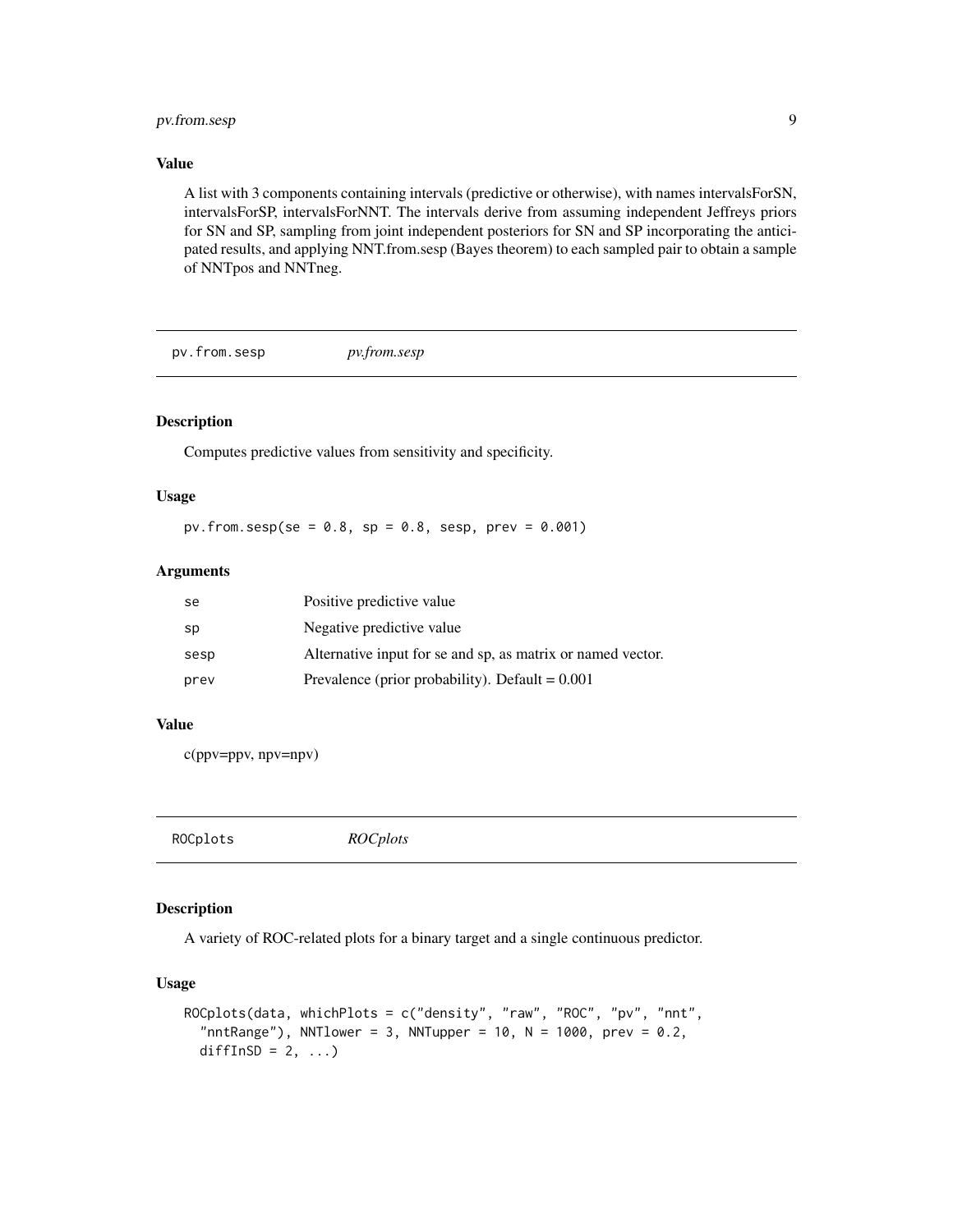#### <span id="page-9-0"></span>Arguments

| data                | Data frame with columns "class" (binary target variable) and "X" (predictor).                                             |
|---------------------|---------------------------------------------------------------------------------------------------------------------------|
| whichPlots          | Which plots to do. Options are c("density", "raw", "ROC", "pv", "nnt")                                                    |
| NNTlower            | Subjective input. If NNT < NNT lower, the decision is clearly to Treat.                                                   |
| NNTupper            | Subjective input. If NNT > NNTupper, the decision is clearly to Wait.                                                     |
| N                   | For simulated data: sample size                                                                                           |
| prev                | For simulated data: Prevalence                                                                                            |
| diffInSD            | For simulated data: Difference: $E(X   group=1) - E(X   group=0)$ , measured in<br>units of S.D (common to the 2 groups). |
| $\cdot \cdot \cdot$ | Extra arguments for a plot. Do not supply unless $length(whichPlots)=1$ .                                                 |

#### Details

The plots display the values achievable by changing the cutoff, in comparison with the desired values as determined by NNTlower and NNTupper. The "whichPlots" options are as follows:

- "density"Marginal density of X, with rug.
- "raw"X versus class.
- "ROC"Standard ROC curve.
- "pv"Plot of ppv versus npv, with indication of the acceptable range for cutoff.
- "nnt"Plot of NNTpos versus NNTneg, with indication of the acceptable region
- "nntRange"Plot of NNTpos and NNTneg versus cutoff, with indication of the acceptable range.

By default, all the plots are made.

```
run run
```
#### Description

Run a shiny app for this package.

#### Usage

```
run(shinyDir)
```
#### Arguments

| shinyDir | Current options are "shinyElicit" and "shinyCombinePlots". If not provided, a |  |
|----------|-------------------------------------------------------------------------------|--|
|          | menu of the options is provided.                                              |  |

#### Details

The selected shiny app is run. See the vignette Using\_the\_NNTbiomarker\_package for details, and the vignette The\_Biomarker\_Crisis for an overview.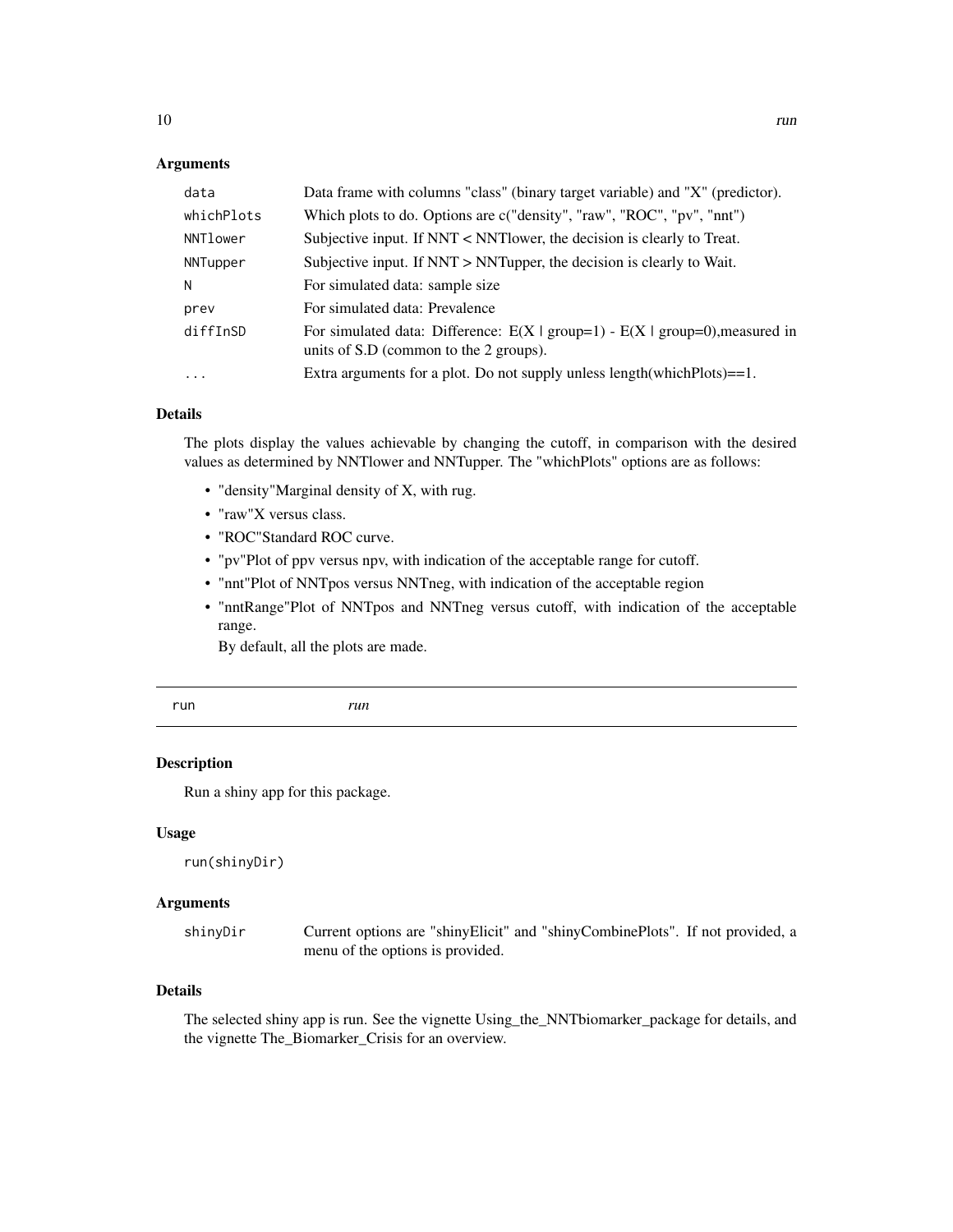#### <span id="page-10-0"></span>Description

Run a shiny app connecting a visual scale for NNT quantities and a "contra-Bayes" plot for mapping from predictive values to sensitivity/specificity (Bayes theorem in reverse).

#### Usage

runCombinePlots()

#### See Also

run

runElicit *runElicit*

#### Description

Run a shiny app outlining the process of specifying a design for a biomarker validation study.

#### Usage

```
runElicit()
```
#### See Also

run

sesp.from.pv *sesp.from.pv*

#### Description

Computes sensitivity and specificity from predictive values.

#### Usage

```
sesp.from.pv(ppv = 0.1, npv = 0.7, pv, prev = 0.2)
```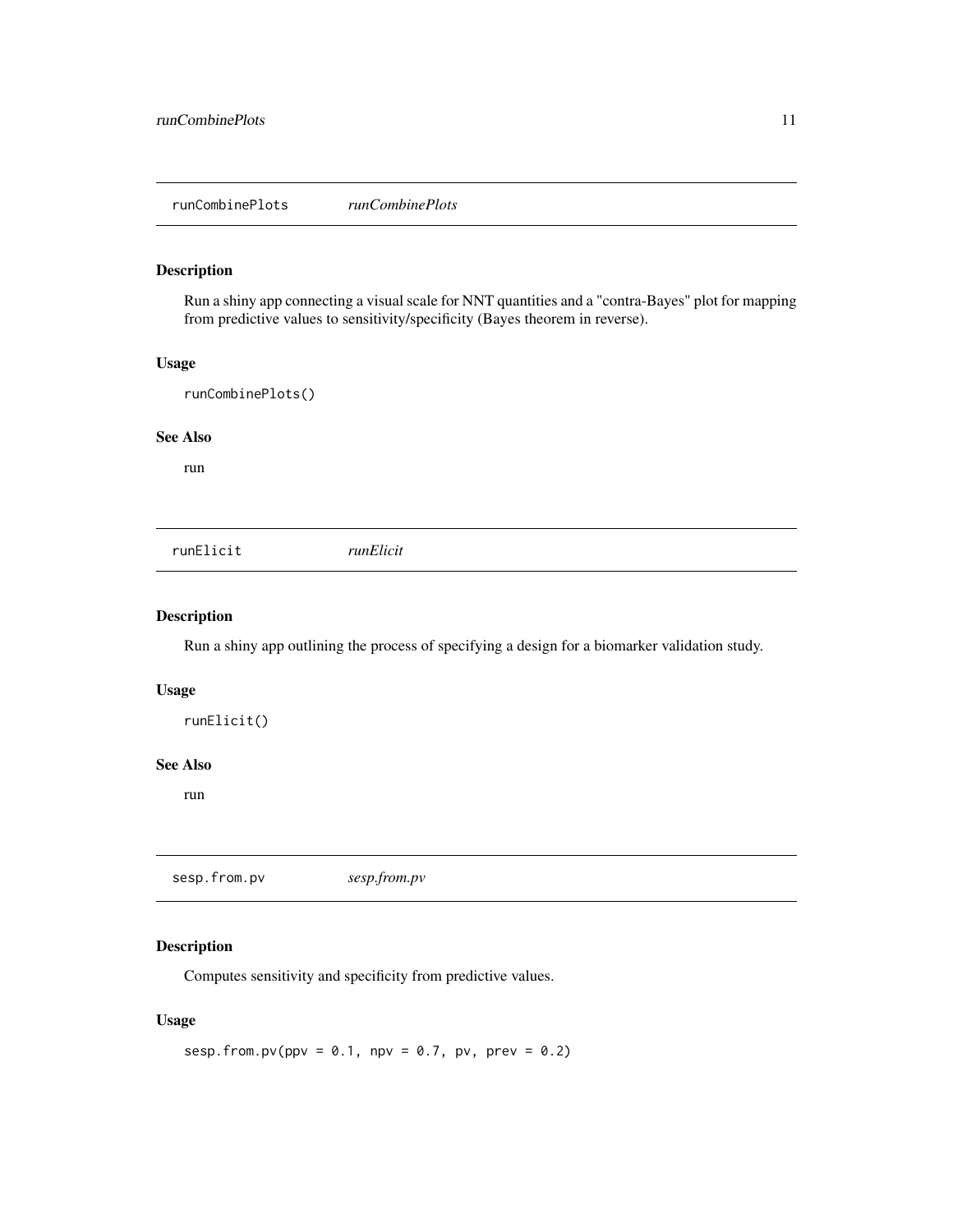#### <span id="page-11-0"></span>Arguments

| ppy  | Positive predictive value                                    |
|------|--------------------------------------------------------------|
| npv  | Negative predictive value                                    |
| p٧   | Alternative input of ppv and npv, in matrix or named vector. |
| prev | Prevalence (prior probability)                               |

#### Value

c(se=se,sp=sp)

sesp.from.pv.feasible *sesp.from.pv.feasible*

#### Description

Computes sensitivity and specificity from predictive values.

#### Usage

sesp.from.pv.feasible(ppv, npv, prev, feasible = TRUE)

#### Arguments

| ppy      | Positive predictive value                  |
|----------|--------------------------------------------|
| npv      | Negative predictive value                  |
| prev     | Prevalence (prior probability)             |
| feasible | Only return results in [0,1]. Default=TRUE |

#### Details

NNT stands for Number Needed to Treat. We have a range, such that if NNT < NNTpos, all patients will be treated, if NNT > NNTneg then all patients will not be treated. Suppose N=NNTpos is the number of patients such that if N pts are positive,one will be a true positive. The "eq" means that we choose NNTpos so that treating all or not treating all would be equivalent. E(loss  $\vert$  treat) = (NNTpos-1) \* L[A,H] = E(loss | wait) = 1 \* L[W,D] Actually we choose N SMALLER so that TREATing is definitely, comfortably the right thing.  $E(\text{loss} | \text{treat}) = (NNTpos-1) * L[A, H] * E(\text{loss} |$  $|\text{wait}| = 1 * L[W, D]$  Suppose N=NNTneg is the number of patients such that if N pts are negative, one will be a false negative. The "eq" means that we choose NNTneg so that treating all or not treating any would be equivalent. E(loss | treat) = (NNTneg-1) \* L[A,H] = E(loss | wait) = 1 \* L[W,D] Actually we choose N LARGER so that WAITing is definitely, comfortably the right thing.  $E(\text{loss} \mid \text{treat}) = (NNTpos-1) * L[A,H] * E(\text{loss} \mid \text{wait}) = 1 * L[W,D]$ 

#### Value

c(ppv=ppv, npv=npv, sp=sp, se=se)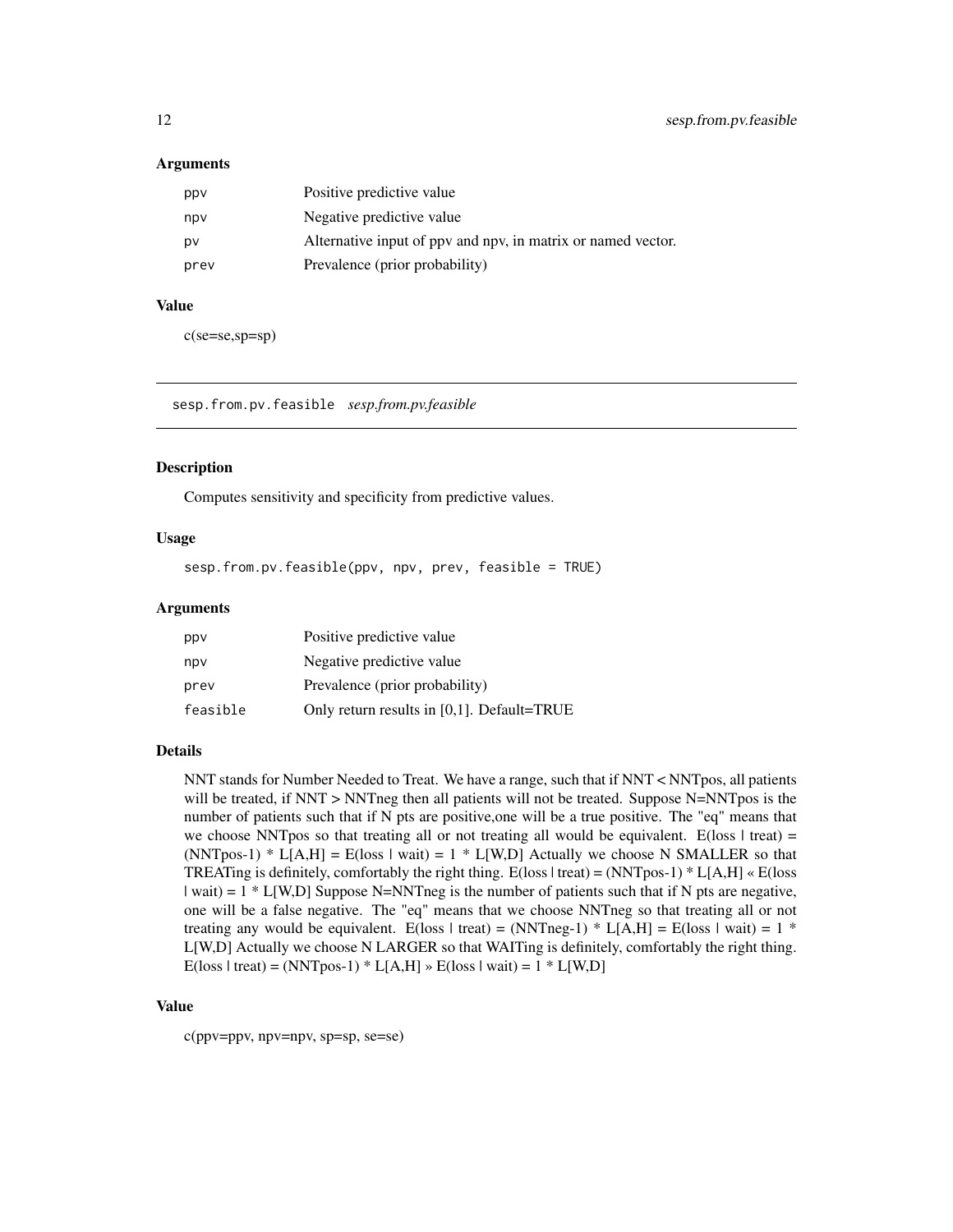#### <span id="page-12-0"></span>Description

Allows user to toggle on and off printing messages on a per-function basis. Should be usable in other packages, but not by importing.

#### Usage

setVerboseCatOption(fname, value)

#### Arguments

| fname | Name of the function to control.                        |
|-------|---------------------------------------------------------|
| value | Boolean value: should this function print out messages? |

#### Value

The new value of the namespace option for fname ifVerboseCat

%&% *%&% string concatenation*

#### Description

From mvbutils

#### Usage

a %&% b

#### Arguments

| a   | a string       |
|-----|----------------|
| - b | another string |

#### Value

paste0(a, b)